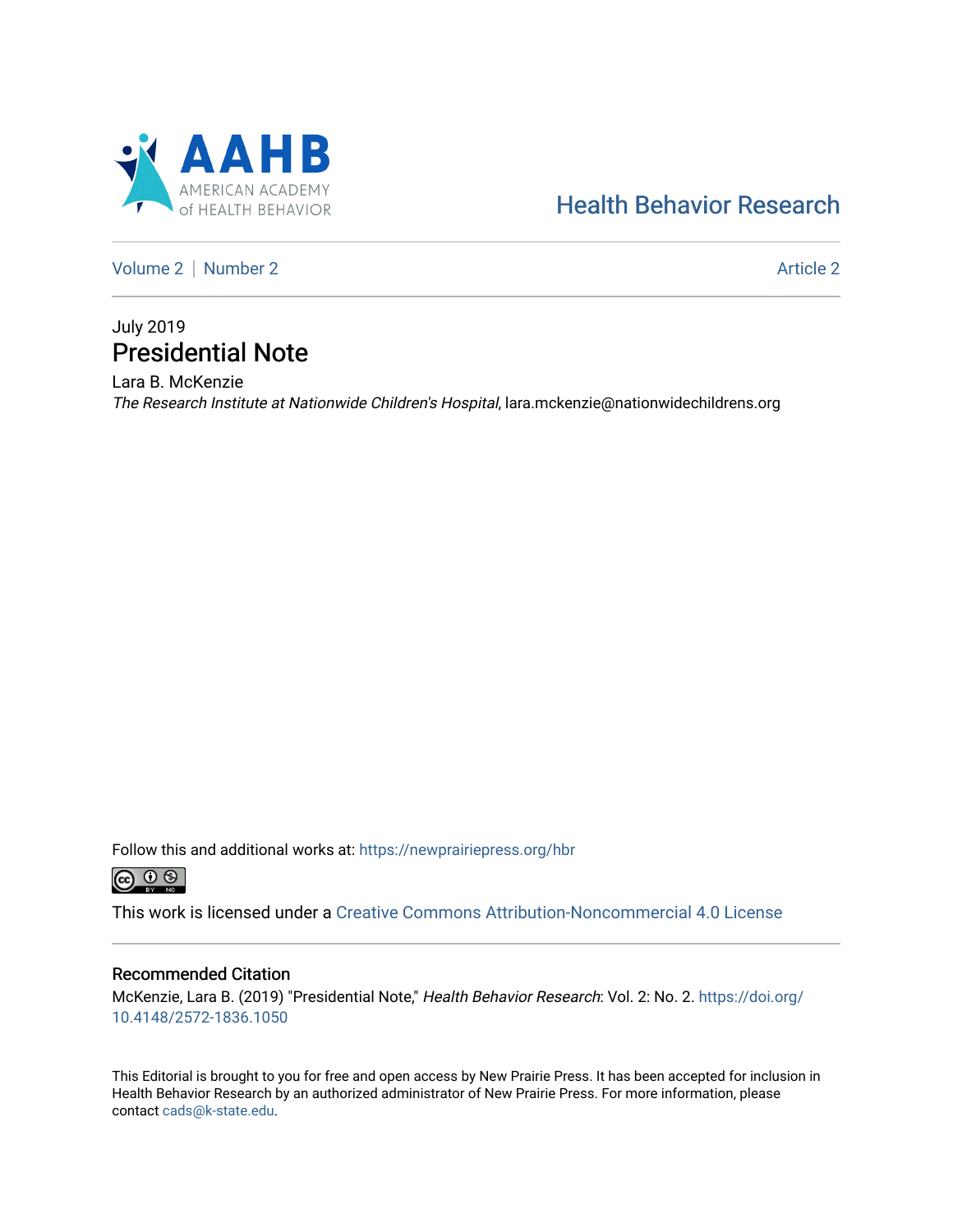### Presidential Note

### Abstract

Letter from the American Academy of Health Behavior President, Dr. Lara McKenzie.

### Keywords

AAHB, President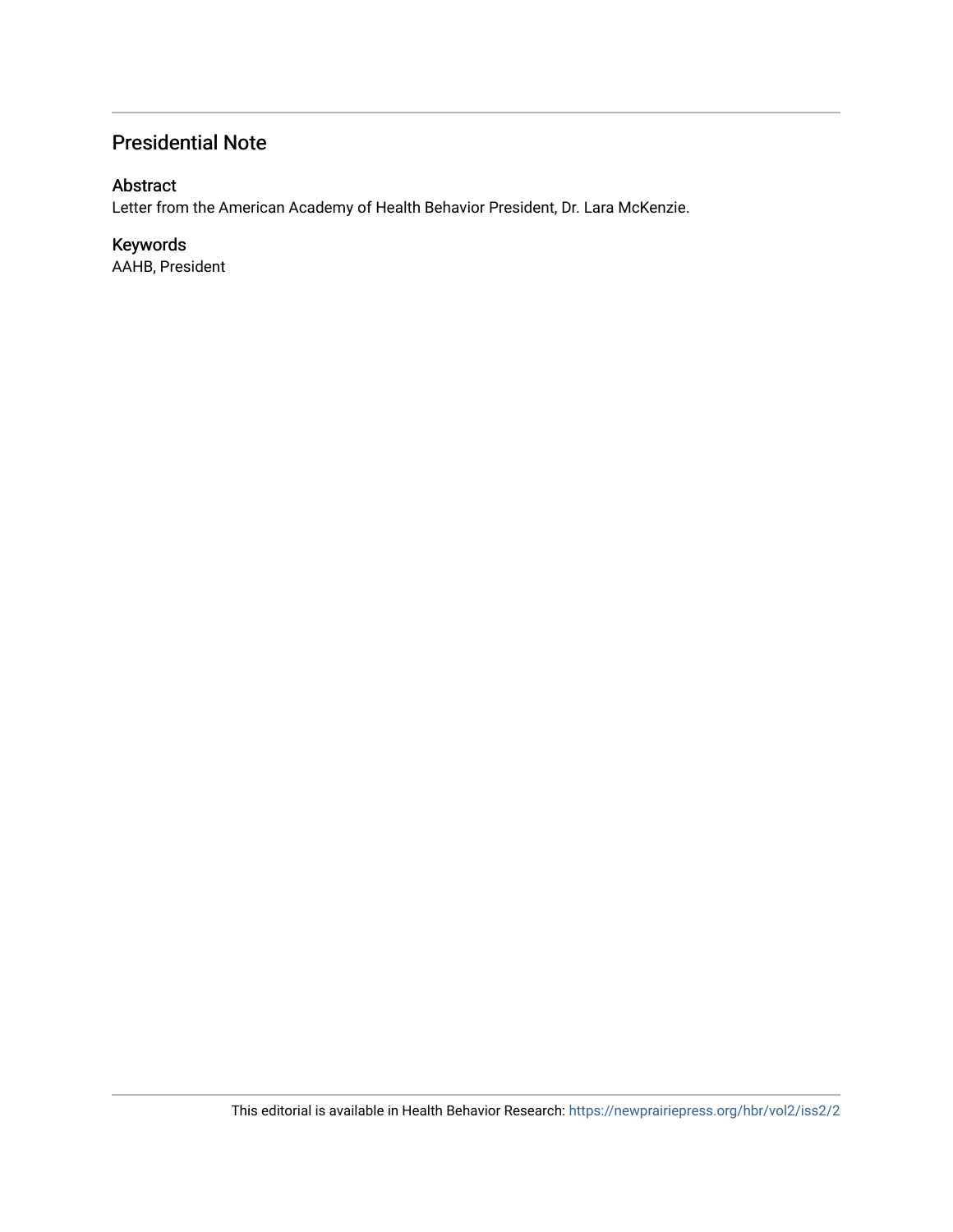#### **Elevating the Academy American Academy of Health Behavior Presidential Note**

### **Lara B. McKenzie, PhD, MA, FAAHB**

\*corresponding author can be reached at: [Lara.McKenzie@NationwideChildrens.org](mailto:Lara.McKenzie@NationwideChildrens.org)

AAHB members and friends,

My introduction to the Academy began when my doctoral advisor and mentor, Andrea C. Gielen, ScD (AAHB Fellow and Research Laureate) encouraged me to attend the 2005 annual meeting in Charleston, SC. Finding a professional home should be (but isn't always) as easy as having your mentor simply point you in the right direction. At the first AAHB meeting I attended, I immediately I felt like I had "found my people." We shared a passion for improving health, a commitment to excellence in research, and best practices for applying research to practice. I felt immediately invested in and welcomed by the Academy. Attending the Academy annual meetings helped to put faces and personalities to the work of leaders in health behavior research that I had previously only been familiar with on paper. Interacting with these leaders in the intimate setting of the Academy helped to shape my own research. I have been an active member of the Academy since 2007 serving in various roles on the Board and on councils such as Chair of the Professional Development and Mentoring Council, Chair of the Annual Meeting Planning Committee, and Member Delegate.

As president, my vision for the Academy will focus on three areas: Mentorship, Growth, and Inspiration.

**Mentorship at Multiple Levels (multi-level mentorship).** I believe that continued progress in health behavior research will in part be made by mentoring and training new health behavior researchers and scholars. The development and realization of the AAHB Research Scholars Mentorship Program is a strong vehicle for mentoring and training junior researchers while simultaneously involving senior members of the Academy. These unique interdisciplinary collaborations around shared interests include documenting outcomes, innovating around interventions to encourage healthy behaviors, and ultimately sharing evidence-based results to the largest audiences, be they individuals, policy makers, communities, or the nation. As president, I will work with the Board to continue to offer both formal and informal mentoring and professional development opportunities and to brainstorm ways to facilitate increasing the offerings and impact of mentorship.

**Growth, While Retaining the Standard of Excellence.** Serving in various elected positions and council chair roles has afforded me a view of the inner workings of the Academy, including budgeting, sponsorship, strategic planning, introduction of a new journal, annual meeting planning, membership structure and fees. I have seen the policies bend and flex to accommodate a growing membership base of health behavior research students, professionals, and scholars, allowing our organization to become more inclusive, diverse, and equitable. As president, I will encourage this type of growth of the membership while retaining the standard of excellence founding members and others should expect. The importance of membership growth as a